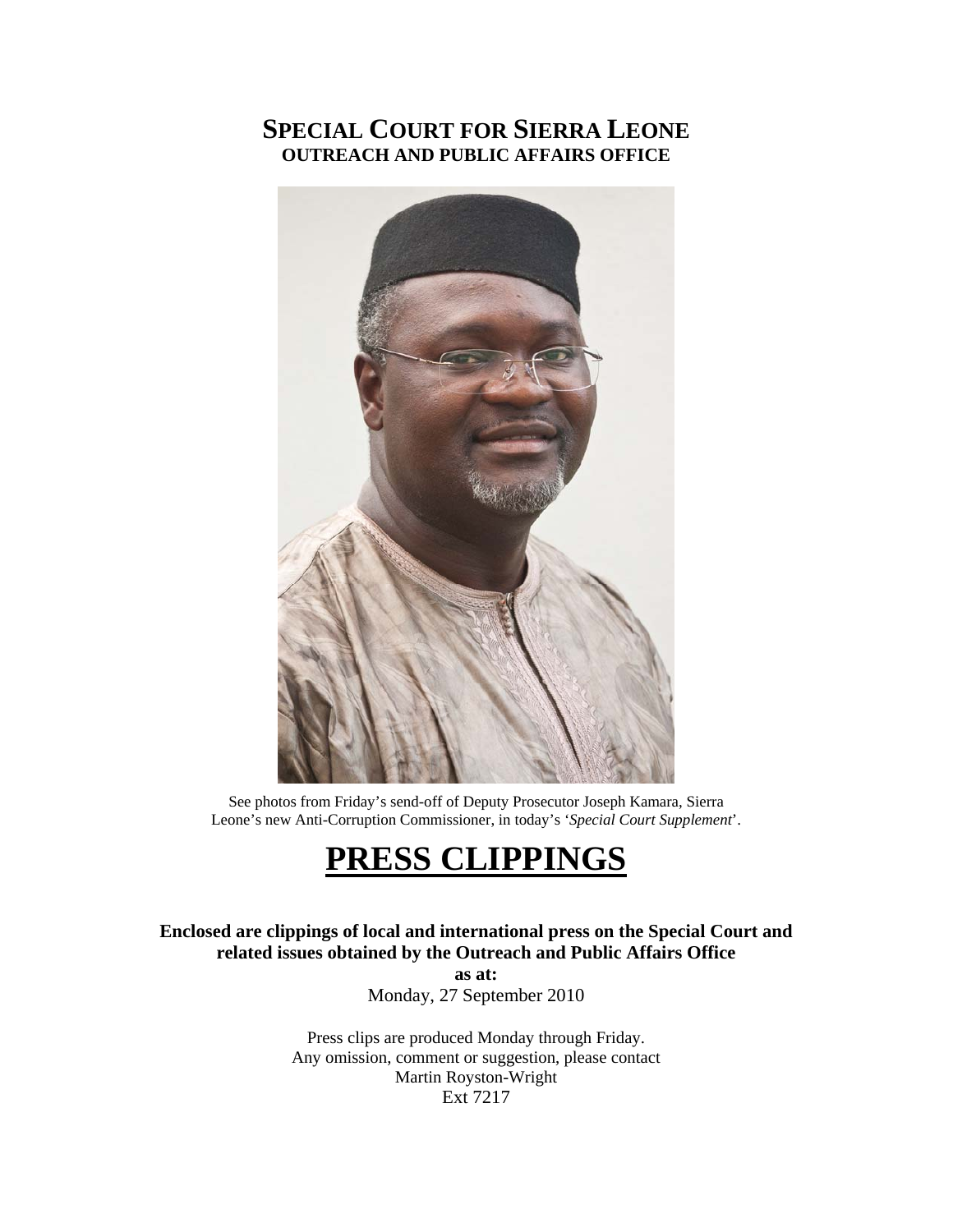| <b>Local News</b>                                                                        |             |
|------------------------------------------------------------------------------------------|-------------|
| Biriwa Chief Addresses Special Court / Global Times                                      | Page 3      |
| Defence Lawyers Want Former South African President to Testify/ Premiere News            | Page 4      |
| <b>International News</b>                                                                |             |
| Charles Taylor is 'One of My Easier Clients' Says War Crimes Lawyer/ Telegraph           | Pages 5-7   |
| Naomi Campbell: 'I Was War Crime Scapegoat' / Digital Spy                                | Page 8      |
| George Boley Sr. Case Has War Crimes Aspect / Rocnow                                     | Pages 9-12  |
| Former Rwandan Minister Appeal over French Government Dismissed / Hirondelle News Agency | Page 13     |
| Croatian President Speaks on War Crimes / Columbia Spectator                             | Pages 14-15 |
| <b>Special Court Supplement</b>                                                          |             |
| Send-off for Deputy Prosecutor Joseph Kamara in Pictures                                 | Page 16     |

2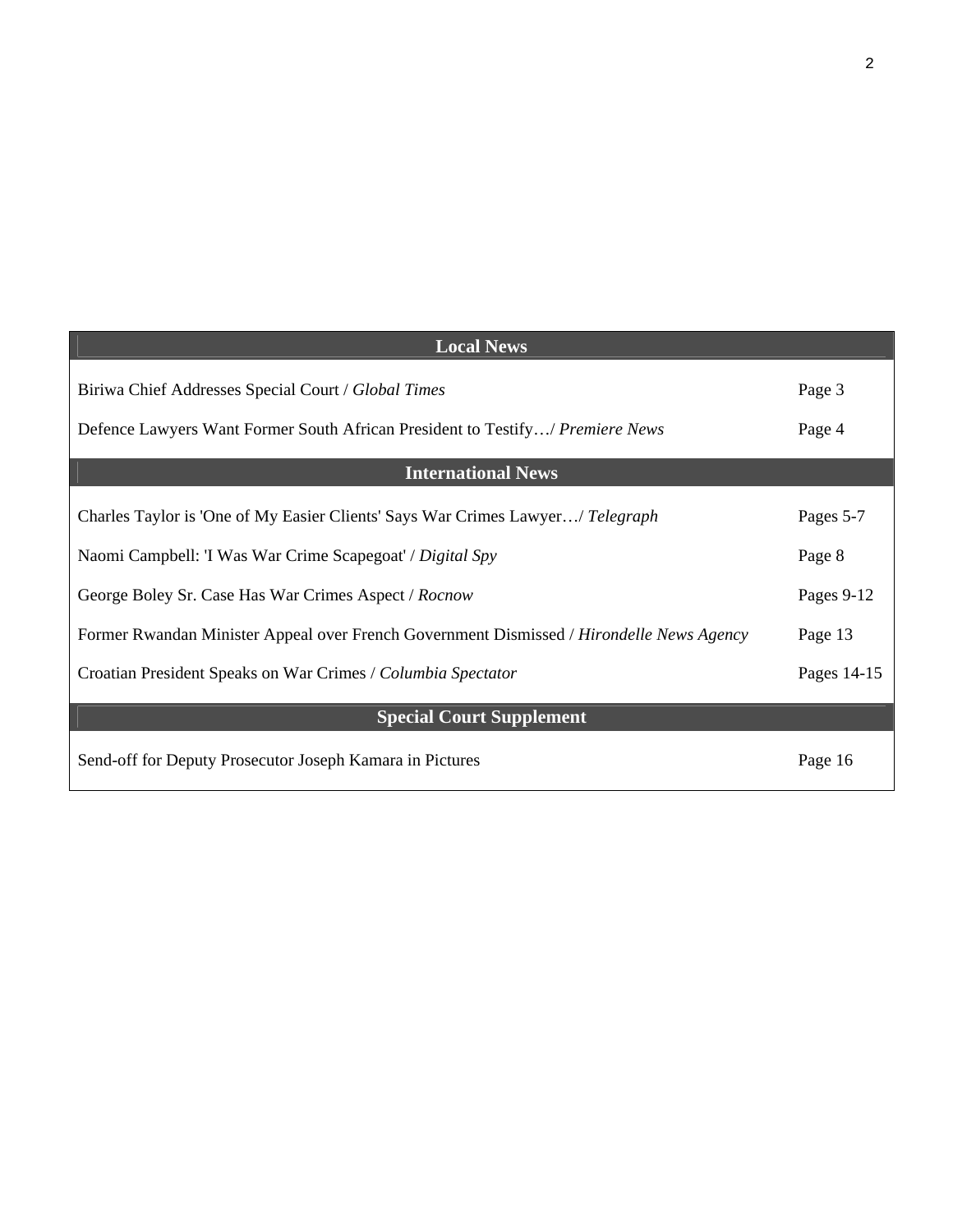## **Biriwa Chief Addresses** By Minkailu Turay The Paramount Chiefdom, Special Court Bombali District in into a tribal chaos be-Northern Sierra Leone, P.C. cause of the long delay of

Alhaji Dr. Madeseray Sheriff II has asked the Special Court for Sierra Leone to quickly intervene in the Chieftaincy crisis in the Biriwa Chiefdom which he said is fastly degenerating

justice.

Paramount Chief Sheriff II made this statement at Karina Town in the Biriwa Chiefdom where a high profile team of Special Cont. page 2

# pecial Court resses

Court officials visited on Wednesday 22 September 2010 as one of the important war affected areas to bid farewell to the people as the court folds up. In no uncertain terms, Chief Sheriff said the long delay in dispensing justice by the authorities ferments trouble and may plunge the Chiefdom into another round of anarchy. He said the government has resorted to actions which lad to the outbreak of the

rebel war in 1991. He told the court that, at the moment he speaks in the capacity of a Tax Payer and not a Paramount Chief of Biriwa. "I was suspended immediately this present government came to

power and upon all the investigations, no report has been made public. Now I want my report card shown to me" the Chief lamented. He commended the Special Court for a work well done and stressed that the country now has peace but no freedom. The Chief disclosed that there are particular areas in his Chiefdom where members of one tribe could not pass through during day time otherwise they will be subjected to mayhem adding that there is no place to complain. He made it clear to the court that Biriwa Chiefdom sits on a time

bomb which could explode anytime and buttressed the statement from other speakers that if they (Special Court) go without solving the Biriwa issue they are just going on vacation. He also complained that other people outside Biriwa usually come in to incite people against one another and requested for justice in the Chiefdom and not favour. He called on the political leadership of Sierra Leone to be mindful of the Biriwa situation and take prompt action to nip in the bud any looming catastrophe.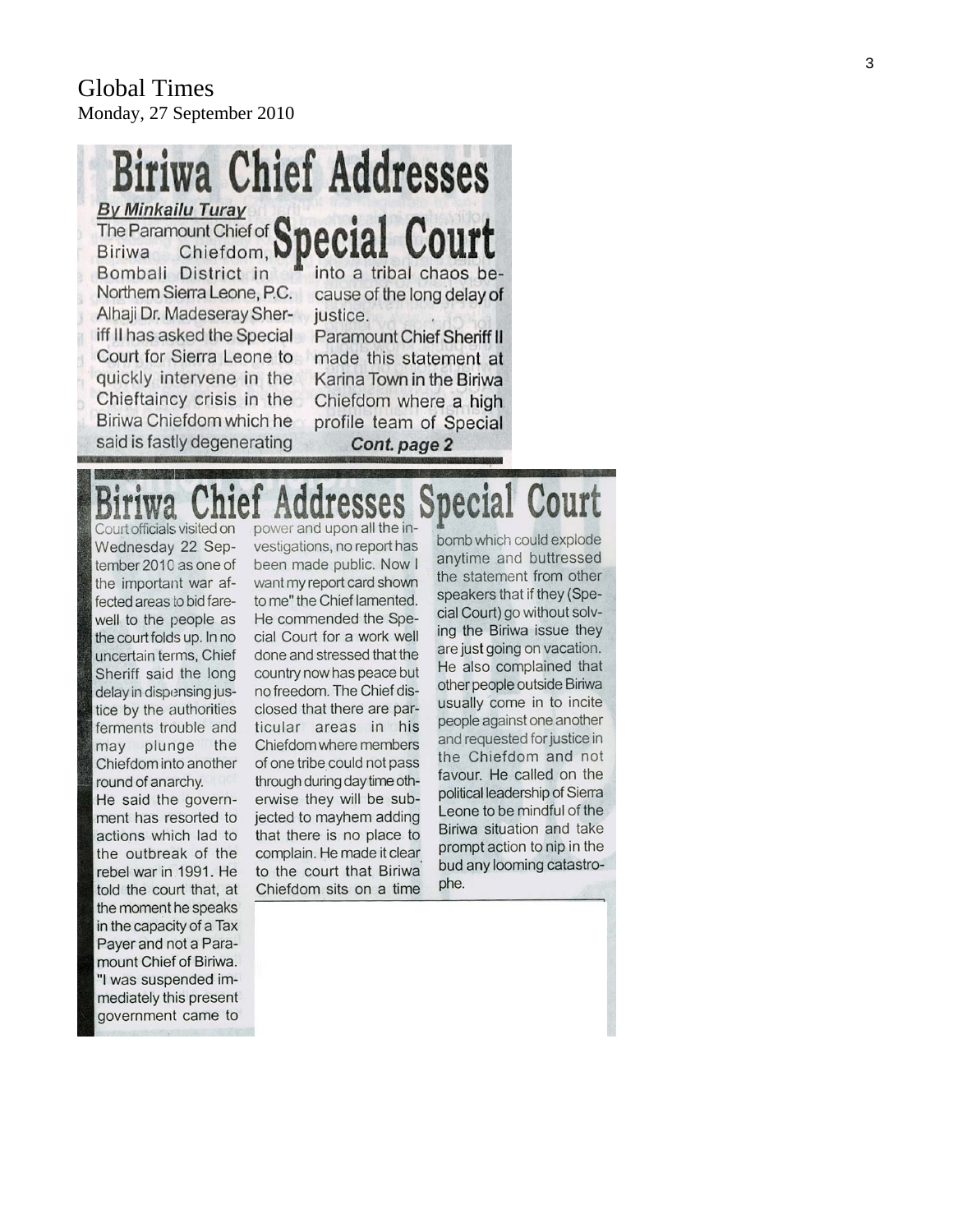# Defense Lawyers Want Former South African President **Thabo Mbeki To Testify In The Hague**

efense lawyers for Charles Taylor have indicated that they want former South African President Thabo Mbeki to testify in The Hague about the circumstances under which Mr. Taylor stepped down as president of Liberia in 2003.

This was disclosed in a September 16, 2010 news article by the Associated Press (AP) after an interview with Mr. Taylor's lead defense lawyer Courtenay Griffiths, who is presently in South Africa on an investigative trip. In the AP interview, Mr. Griffiths said that he wants to speak with Mr. Mbeki about the circumstances under which Mr. Taylor stepped down as president of Liberia in 2003. Mr. Griffiths said he also wants to speak with South African weapons makers about allegations that Mr. Taylor purchased war materials in South Africa while on a visit there in the late 1990s.

"It is suggested by the prosecution that Mr. Taylor did not step down voluntarily as president of Liberia he was forced out of office by among others, Thabo Mbeki...Mr. Taylor flatly denies that he was put under any pressure to step down," Mr. Griffiths said in his interview with the AP.

My IG "if hitle said that he is use sthat Me Mbaki's evidence about the issue would support Mr.

power by African leaders but that he voluntarily relinquished power in 2003.

Mr. Griffiths said he has asked to meet and speak with Mr. Mbeki in South Africa. The former South African President's spokesperson, however, says that no request has been received to speak with Mr. Mbeki on the matter, the AP reports.

Mr. Griffiths has also said that he does not intend to subject Mr. Mbeki to any subpoena by the Special Court for Sierra Leone. He says he wants Mr. Mbeki to voluntarily speak about the issue, and if the former South African president decides not to testify about the issue, then Mr. Taylor's defense team will not pursue it further.

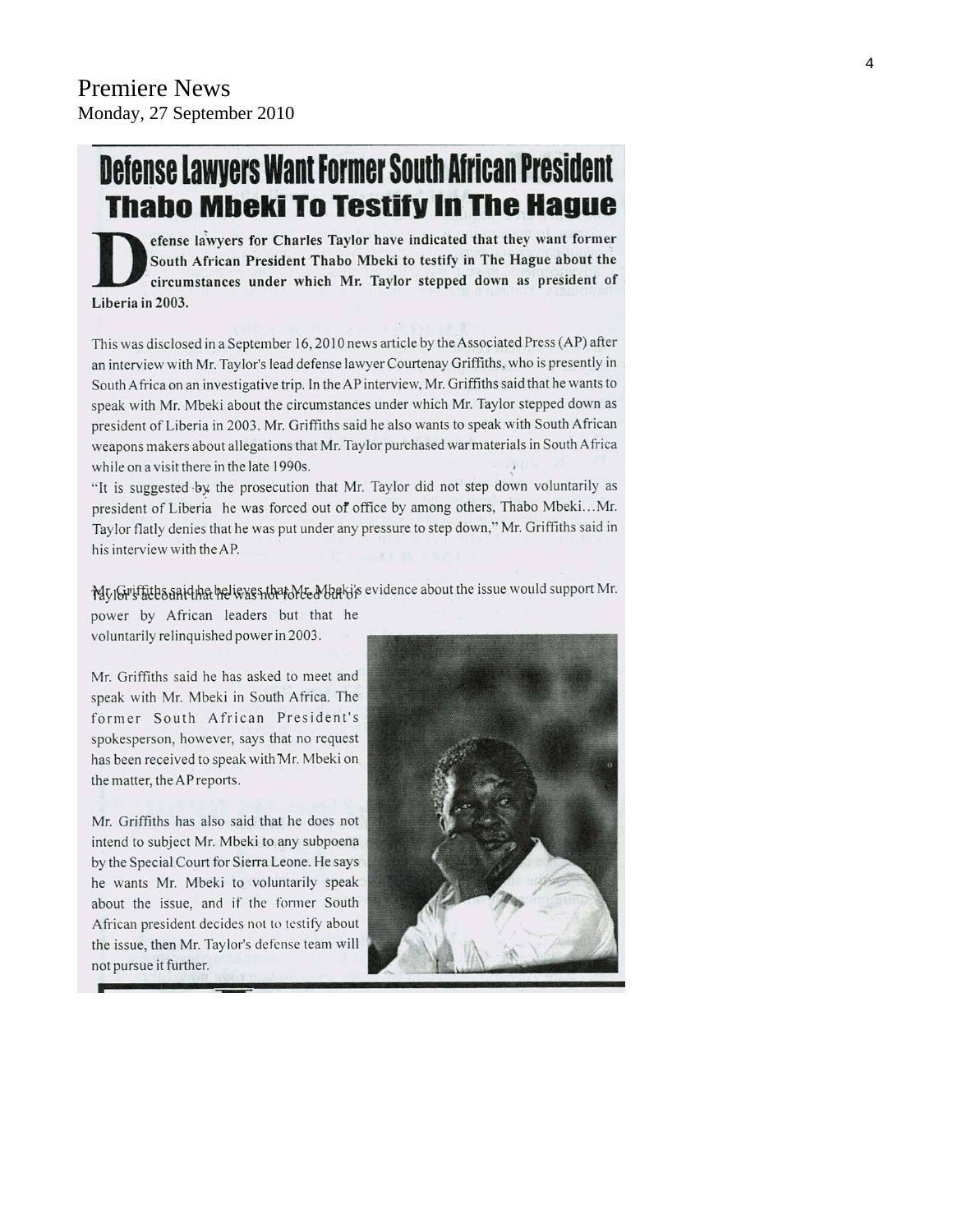## Telegraph Saturday, 25 September 2010

#### **Charles Taylor is 'one of my easier clients' says war crimes lawyer Courtenay Griffiths**

Courtenay Griffiths, the flamboyant defence lawyer for Charles Taylor, talks to Jane Flanagan about Naomi Campbell, diamonds and defending the 'indefensible'.

#### By Jane Flanagan in Cape Town



*Courtenay Griffiths has worked for some of Britain's most reviled criminals during his 25 year career Photo: RAYMOND PRESTON* 

His swashbuckling style and use of rap lyrics during crossexamination have made Courtenay Griffiths an unexpected star of the Charles Taylor blood diamonds trial.

Now the Jamaican-born QC, who has worked for some of Britain's most reviled criminals during his 25 year career, is making a last-ditch bid to bolster the defence of Taylor, the Liberian warlord-turnedpresident who is his latest notorious client.

Last week, Mr Griffiths was in South Africa in an attempt to persuade its former president, Thabo Mbeki, to give evidence at The Hague's war crimes trial where Taylor faces multiple charges relating to a bloody conflict in Sierra Leone.

The trip was part of what Mr Griffiths describes as the "110 per cent effort" he is putting into the defence of the former president of Liberia whom – allegations of cannibalism, rape and torture notwithstanding – he described as "one of my easier clients".

"He has made himself into a pretty good lawyer over the years of the trial," Mr Griffiths told *The Sunday Telegraph*.

"He can spot good legal arguments that are worth pursuing in cross examination and is actually a pretty modest guy. Of course I have only known him as a detained individual, divested of the trappings of office or any power.

"I have had to sit through a great deal of harrowing evidence and worked to cut through a lot of public prejudice in defending Charles Taylor. I enjoy the challenge of defending those who seem to the rest of the world quite indefensible."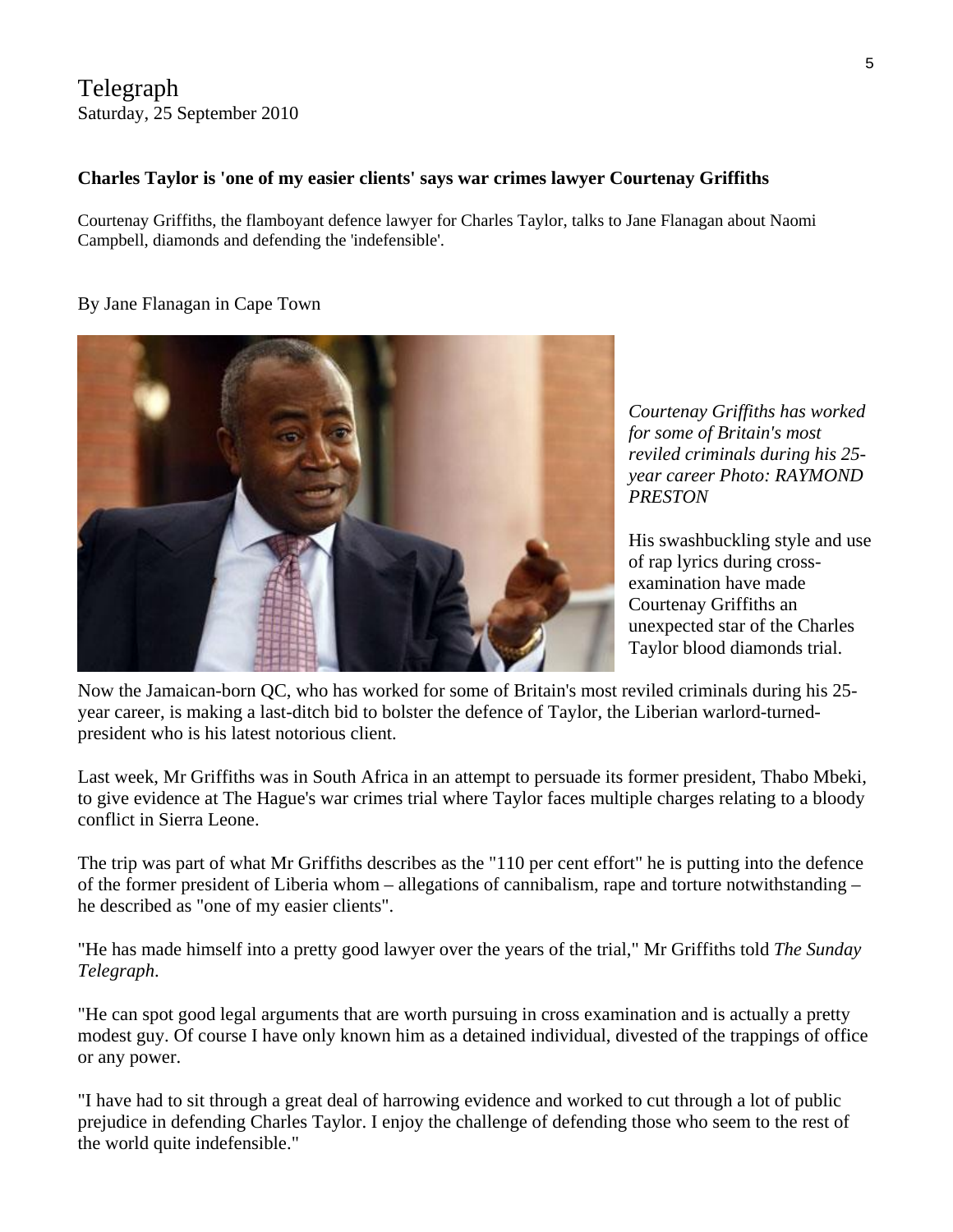His previous clients have included Patrick Magee, the IRA terrorist convicted of planting the 1984 Brighton bomb; the IRA members who blew up Harrods and Canary Wharf, and a man he successfully defended on a charge of murder who later went on to kill three members of a family.

The Taylor trial – Mr Griffiths's first foray into international law – had been conducted in relative quiet obscurity for more than two and a half years until [Naomi Campbell](http://www.telegraph.co.uk/news/newstopics/celebritynews/7927867/Naomi-Campbell-profile.html) was subpoenaed to give evidence for the prosecution.

The court heard claims that [Taylor had given the model a gift of uncut blood diamonds after they met at a](http://www.telegraph.co.uk/news/worldnews/africaandindianocean/liberia/7896581/Naomi-Campbell-and-blood-diamond-the-whole-picture.html)  [charity dinner hosted by Nelson Mandela](http://www.telegraph.co.uk/news/worldnews/africaandindianocean/liberia/7896581/Naomi-Campbell-and-blood-diamond-the-whole-picture.html).

But as the media spotlight fell on the Special Court for Sierra Leone for Miss Campbell's testimony in August, the ebullient performance of the chief defence counsel briefly threatened to steal some of the show.

A Facebook page dedicated to the Rastafarian-following Mr Griffiths was immediately set up; highlights of his devastating forensic put-downs were tweeted across the ether.

[The model's appearance on the stand, which she memorably described as "an inconvenience" was, he said,](http://www.telegraph.co.uk/news/worldnews/africaandindianocean/liberia/7928122/Naomi-Campbell-testimony-a-spectacular-own-goal-says-Charles-Taylor-defence.html)  ["an attractive but irrelevant sideshow"](http://www.telegraph.co.uk/news/worldnews/africaandindianocean/liberia/7928122/Naomi-Campbell-testimony-a-spectacular-own-goal-says-Charles-Taylor-defence.html) to the case.

"The reason Naomi Campbell was called by the prosecution was to bring some much needed publicity to the proceedings. Her evidence had no relevance at all to what is being considered," he said.

"Whether Mr Taylor was in South Africa at that time to purchase arms, as is being claimed, has no impact on whether there was a gift of diamonds to Naomi Campbell or not. Eventually, the prosecution, who had gone to the effort of issuing a subpoena to get her there, then turned on their own witness and accused her of lying because she could not confirm that a gift of diamonds had come from Charles Taylor. I can understand why she felt slightly pissed off by it all."

Miss Campbell was followed directly onto the stand by another guest at the Mandela charity fund-raiser, the American actress Mia Farrow, who claimed that the British model had told her that the gem gift had come directly from Taylor.

The fact that Miss Farrow, who is now a UN goodwill ambassador, only came forward with her version of events more than a year after the war crimes trial began has clearly vexed Mr Griffiths – although he denied referring to her as an "over the hill model and actress" in a South African newspaper interview.

"I think I might have called her a one-time Hollywood actress," he conceded, before adding waspishly, "But you really would think that with all the good work that she does in the Third World, Mia Farrow might have taken less than 12 years to recall these pertinent events and bring them to the attention of the investigators or the media. I have no idea what her motivation was."

With the end of [the marathon Taylor trial](http://www.telegraph.co.uk/news/worldnews/africaandindianocean/sierraleone/5833375/Charles-Taylor-displays-icy-charm-at-war-crime-hearing.html) approaching – closing arguments will begin within weeks – Mr Griffiths is considering possible future cases. He certainly had time to ponder the future last week as he languished in a smart Johannesburg hotel waiting for an audience with Mr Mbeki that never came.

The former South African president was one of a cadre of African leaders said to have made a pact with Taylor in Ghana in 2003, in which the Liberian was reportedly guaranteed safe exile and freedom from prosecution in return for relinquishing power.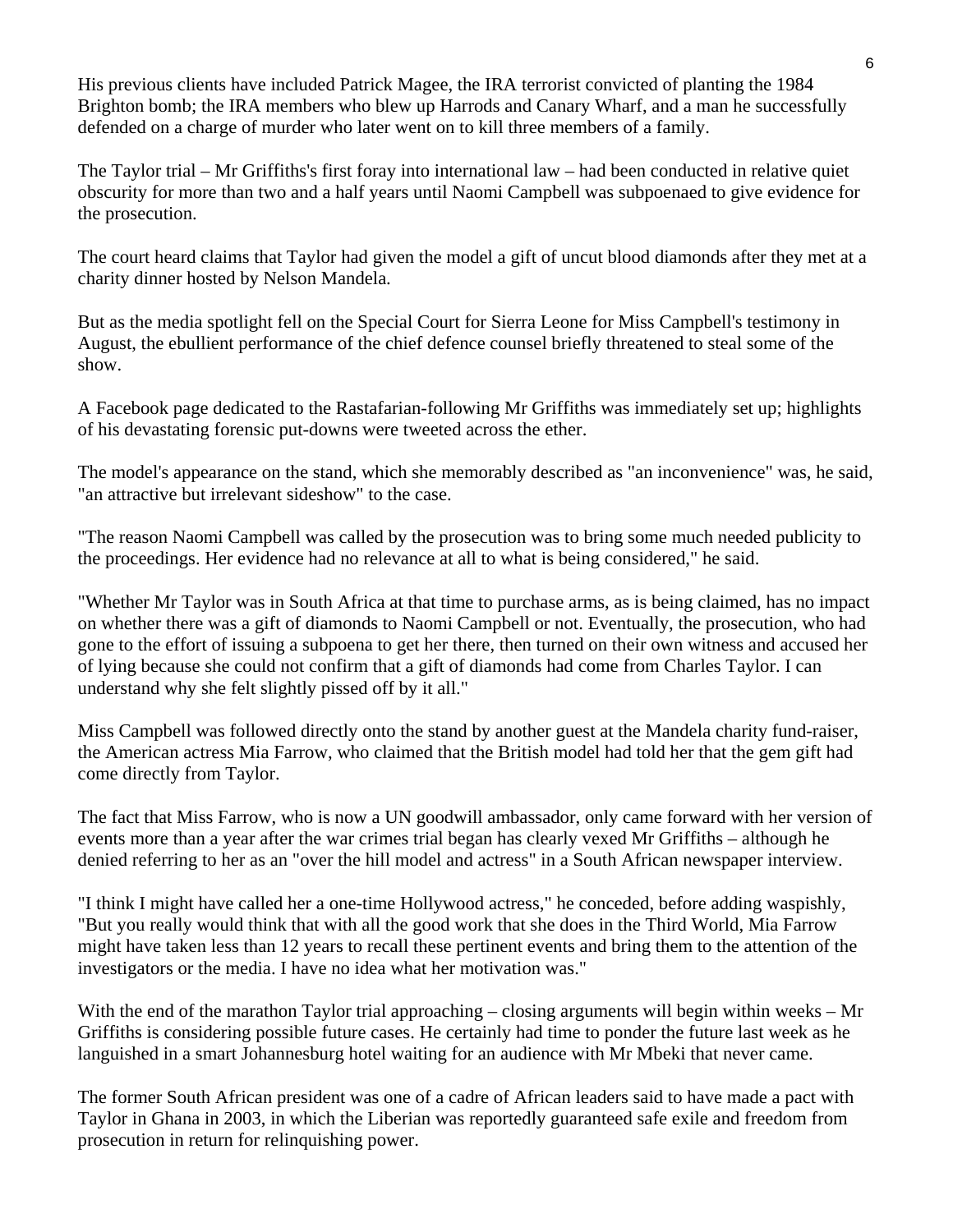Mr Griffiths had hoped that Mr Mbeki might be persuaded to give evidence at the hearing, but the president's office declined to assist. Approaches by Mr Griffiths to other African heavyweights who were in on the deal – including from Ghana and Nigeria – have proved similarly fruitless.

"I have been struck by the absence of any solidarity among former brother African presidents," he said. "All I am seeking is factual evidence of the discussion into Charles Taylor standing down, but they are all distancing themselves from him, I suppose, to protect their own long term prospects."

Such reluctance to come forward is possibly understandable, if one accepts Mr Griffiths' own interpretation of the "unbalanced" application of international law against African leaders.

"There are no fewer than five African leaders awaiting trial at the International Criminal Court," he explained. "How is it possible that in 2010 we have a situation where every indicted individual at the International Criminal Court is African and every investigation is, guess where, Africa?"

Robert Mugabe of Zimbabwe is not among them, but Mr Griffiths already has an eye on him as a potential client if a case is secured against him.

"I would definitely like to represent Mugabe – from a defence point of view he would be an interesting challenge. In the eyes of the world, he is a complete power crazed ogre, I would like to present another side to him," he said.

"Look, I am not suggesting that African leaders should not be on trial, but I do think that everyone has to be equal before international law.

"Why is it that the Tony Blairs and the George W Bushes of the world are not being investigated for conducting an illegal war?

"I am a defence lawyer, but if Blair came to The Hague, I would definitely have to switch sides and do some prosecuting."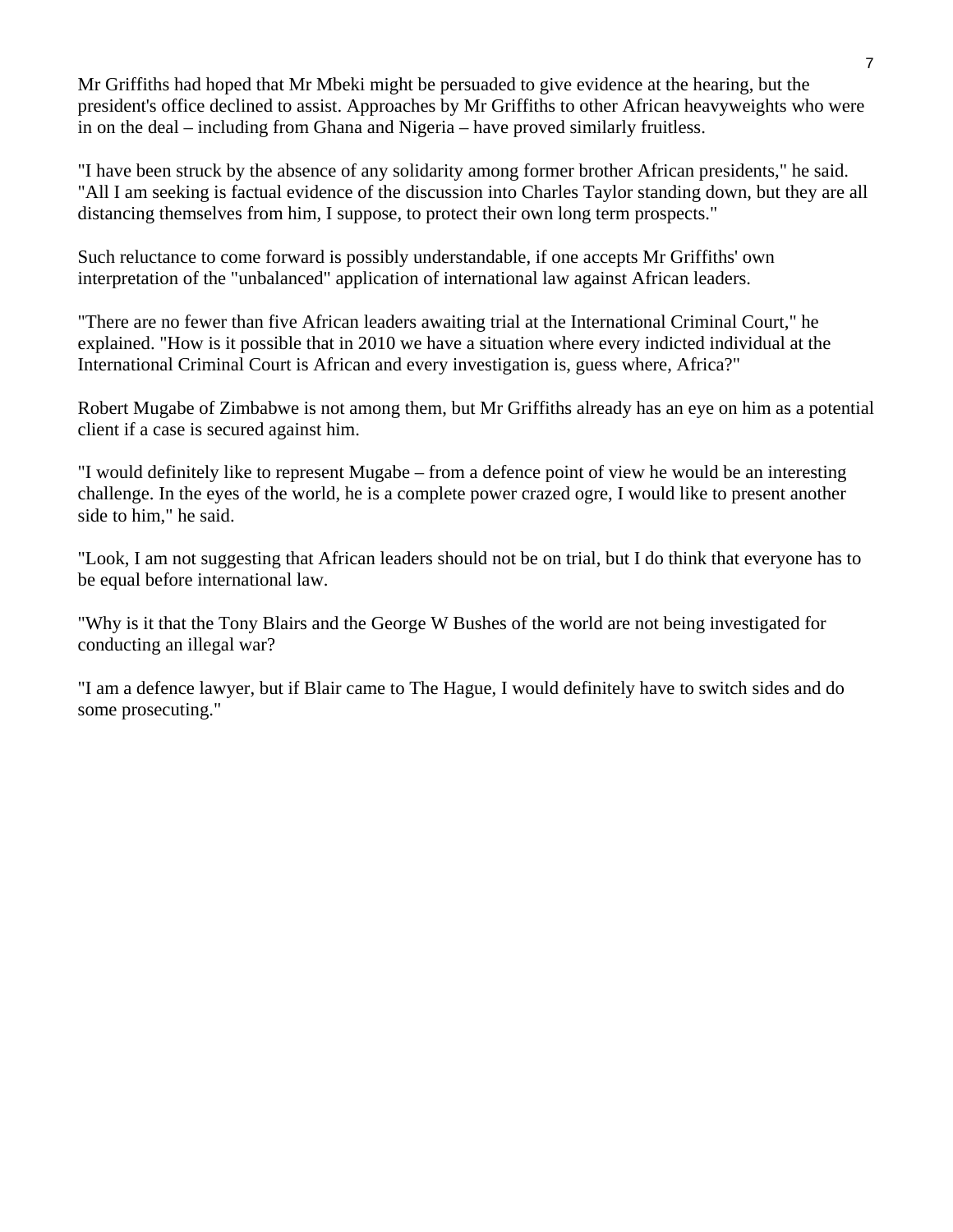# Digital Spy

Thursday, September 23 2010, 10:12 BST http://www.digitalspy.co.uk/showbiz/news

#### **Naomi Campbell: 'I was war crime scapegoat'**

By [Mayer Nissim](http://www.digitalspy.co.uk/showbiz/news/a278353/naomi-campbell-i-was-war-crime-scapegoat.html), Entertainment Reporter



*[Naomi Campbell](http://www.digitalspy.co.uk/celebrities/naomi-campbell/)* 

Naomi Campbell has argued that she was used as a "scapegoat" during Charles Taylor's war trial.

The supermodel last month [took the stand](http://www.digitalspy.co.uk/showbiz/news/a255825/naomi-campbell-testifies-at-war-crimes-trial.html) at The Hague, where the ex-president of Liberia is being accused of war crimes. It was alleged that Campbell received conflict diamonds from Taylor in

1997.

Campbell told *Sky News*: "What you need to understand is I was not on trial. I was forced - subpoenaed [to](http://www.digitalspy.co.uk/showbiz/news/a259842/naomi-campbell-denies-court-accusations.html)  [testify](http://www.digitalspy.co.uk/showbiz/news/a259842/naomi-campbell-denies-court-accusations.html) - nothing to do with me.

"This trial has been going on for how many years? No-one cared to write about it. You bring Naomi Campbell to the stand the whole world knows. So as far as I was concerned, I was used as a scapegoat."

She added: "I do not think what [Taylor] did to his people is correct. I did not condone that and I will never condone that.

"But I do not see why I have to sit here and hear around everywhere I go in the world like this was like my trial. I was a witness. I told and remembered what I could to my ability - and it was 13 years ago.

"I am sensitive but I don't want to buy into negativity, and I'm not going to buy into it. For me, buying into it would be stopping what I'm doing and completely disappear, which is not me, because then I wouldn't be able to help the people that I do help. And that's what counts to me today."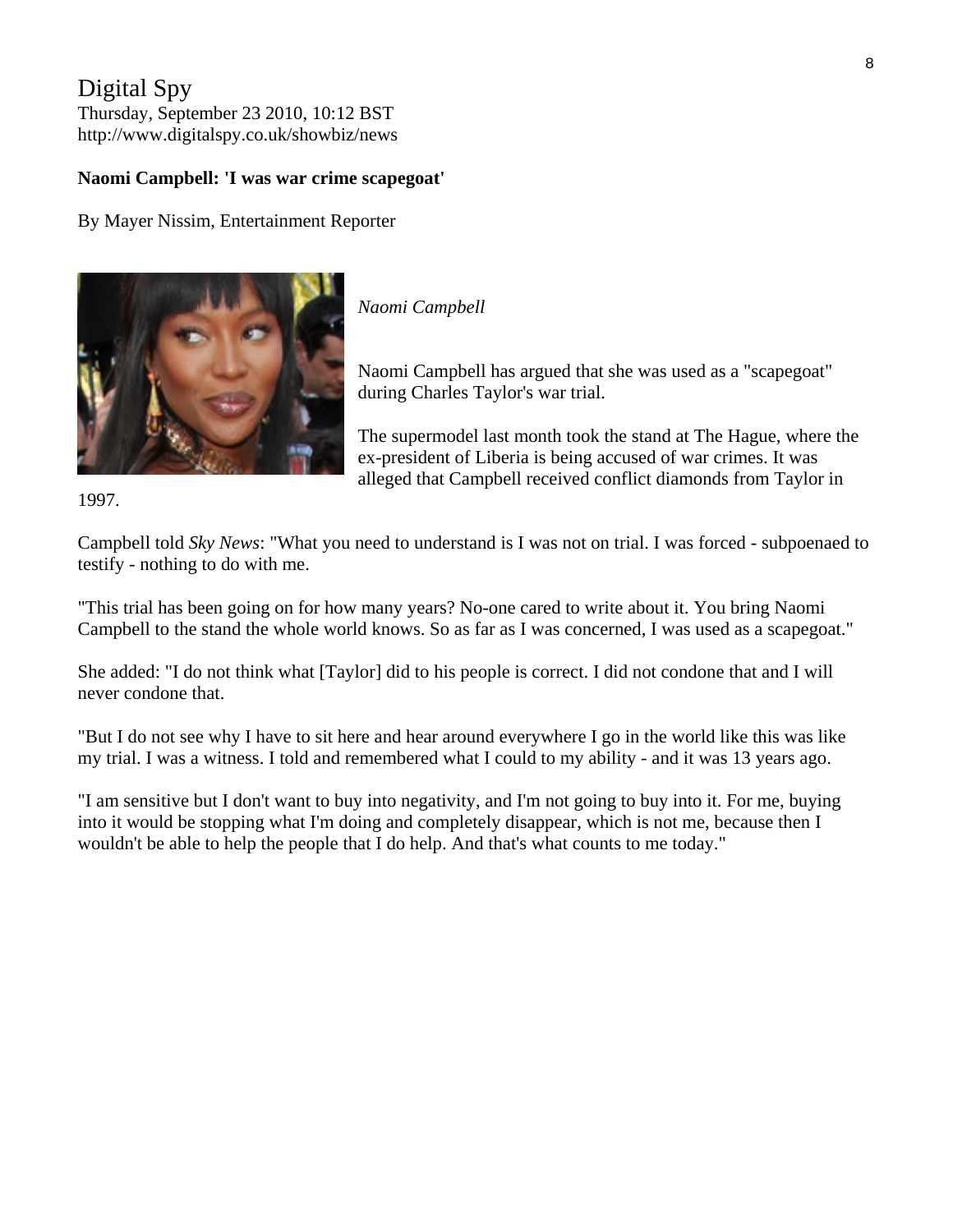## Rocnow (By Democrat and Chronicle) Sunday, 26 September 2010

#### **George Boley Sr. case has war crimes aspect**

Gary Craig – Staff writer



JAMIE GERMANO file photo 2007

Immigration officials allege George Boley Sr. is responsible for atrocities in Liberia.

In June 1994 a top U.S. State Department official "dressed (a Liberian politico) up, down and sideways for undeniable human rights violations," federal records show.

Then-Deputy Assistant Secretary of State Prudence Bushnell told the leader of a loose-knit coalition of Liberian political groups that he would be a "prime candidate" for exclusion from the U.S. and that he and others thwarting an attempt at peace in the west African country would "no longer find a welcome mat in the United States," according to a now-declassified record of those meetings.

That leader of the Liberian faction was George Saigbe Boley Sr., one of a handful of Liberian "warlords" whom Bushnell, with mixed results, encouraged to engage in peace. Boley, even then, also maintained a life and family here in Clarkson. And, now, 16 years after the meeting in Liberia, U.S. immigration officials are seeking to deport him.

Immigration officials contend that Boley is responsible for atrocities in Liberia, including the slaughter of civilian women and children, and that he led children into battle in the jungle. In a more bureaucraticbased and common immigration allegation, officials also charge that Boley has been returning to the U.S. on illegitimate documents and can't live here legally.

The immigration trial starts Monday at a federal detention facility in Batavia.

In a sense, Boley is right where he was in 1994, with American officials challenging his claims of innocence during the bloody Liberian civil war, and his "welcome" in the U.S. in jeopardy.

"From day one, when George Boley was an irritation to the (Liberian) peace process, immigration has been a subtext," said Johnny Dwyer, an author based in New York City who has written extensively about Africa and who is now writing a book, *American Warlord*, about Chucky Taylor, the son of former Liberian president Charles Taylor.

Boley headed a faction known as the Liberia Peace Council, or LPC, during the civil war, a struggle that stretched from 1989 to 2003 and claimed more than 200,000 lives. He has maintained that his sole intent was peace, and that he did not oversee or engage in violence against civilians.

In a telephone interview, Bushnell said there were few Liberian faction leaders who were innocent during the civil war.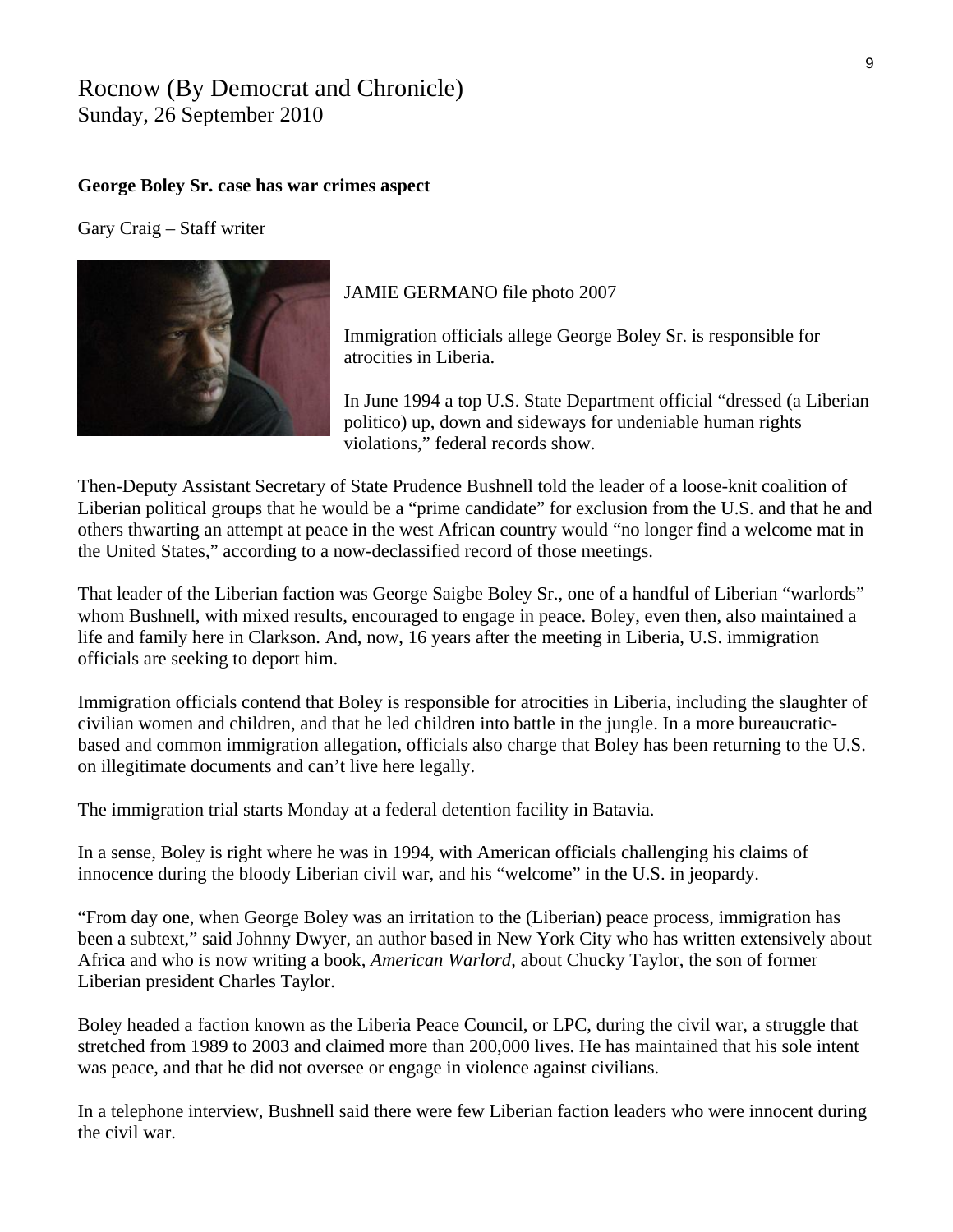"As far as I knew there was not a warlord in Liberia at the time of these struggles … who did not have blood on his hands," said Bushnell, who also served as the American ambassador to Kenya and Guatemala and now lectures and consults on international relations.

Matthew Kolken, a Buffalo-based immigration lawyer who is representing Boley, said he has yet to see reliable evidence of human rights violations by Boley when he headed the LPC. The government has indicated it may call up to 42 witnesses, many of them piped in via videoconference from Liberia.

"It doesn't appear that any of these witnesses have any firsthand accountings that would directly connect my client to any atrocities that occurred in Liberia," Kolken said.

As well, Boley supporters say, evidence will show that his documentation to stay in the United States was authentic.

Immigration officials would not comment about the case.

#### **A religious man**

Boley came to the United States in the late 1960s to attend State University College at Brockport. After earning his bachelor's and master's degrees there, he received his doctorate at the University of Akron. In the years since, he has traveled to and from Liberia — always living and traveling on legal immigration documents, his lawyer says — and even once ran for president of Liberia, an election in which he was thoroughly drubbed. Through the years, he has spent more time with his family here, holding down various jobs, including a stint as a City School District administrator.

Somehow, he reconciled the two worlds — a quiet, bucolic life on 27 acres in Clarkson and frequent returns to war-scarred Liberia. Here, Boley and his wife had six children, one of whom died of cancer.

James Cannon, for one, cannot imagine that the George Boley he knows oversaw the killings of anyone.

A social studies teacher at Brockport High School, Cannon coached Boley's sons on the high school wrestling team. The families and their children befriended each other, and Cannon maintains that Boley is a salt-of-the-earth family man who ingrained in his children an appreciation for religion and education.

Once, Cannon said, one of Boley's sons was struggling slightly at school, and Boley came to meet with the teachers to see how he and the family could help. Even though some of the Boley children excelled athletically, sports were secondary to the family, Cannon said.

"He made it pretty clear to me that education was critical in his family," Cannon said. "He was glad they were athletes, but he said that's going to come and go."

Some of Boley's neighbors and friends in Clarkson have written the immigration court, encouraging the judge to allow Boley to stay free as the trial progresses. In the correspondence, Boley is described as a devout and hard-working man, always quick to help a neighbor in need.

The U.S. government opposed the release of Boley, and he has been detained since his immigration arrest in January. He is likely to be detained for months more; a second phase of the trial isn't scheduled until January.

Originally, the government indicated it would complete its testimony this week, and Boley's defense would begin its case in January. But, Kolken said, he received notice this week that the government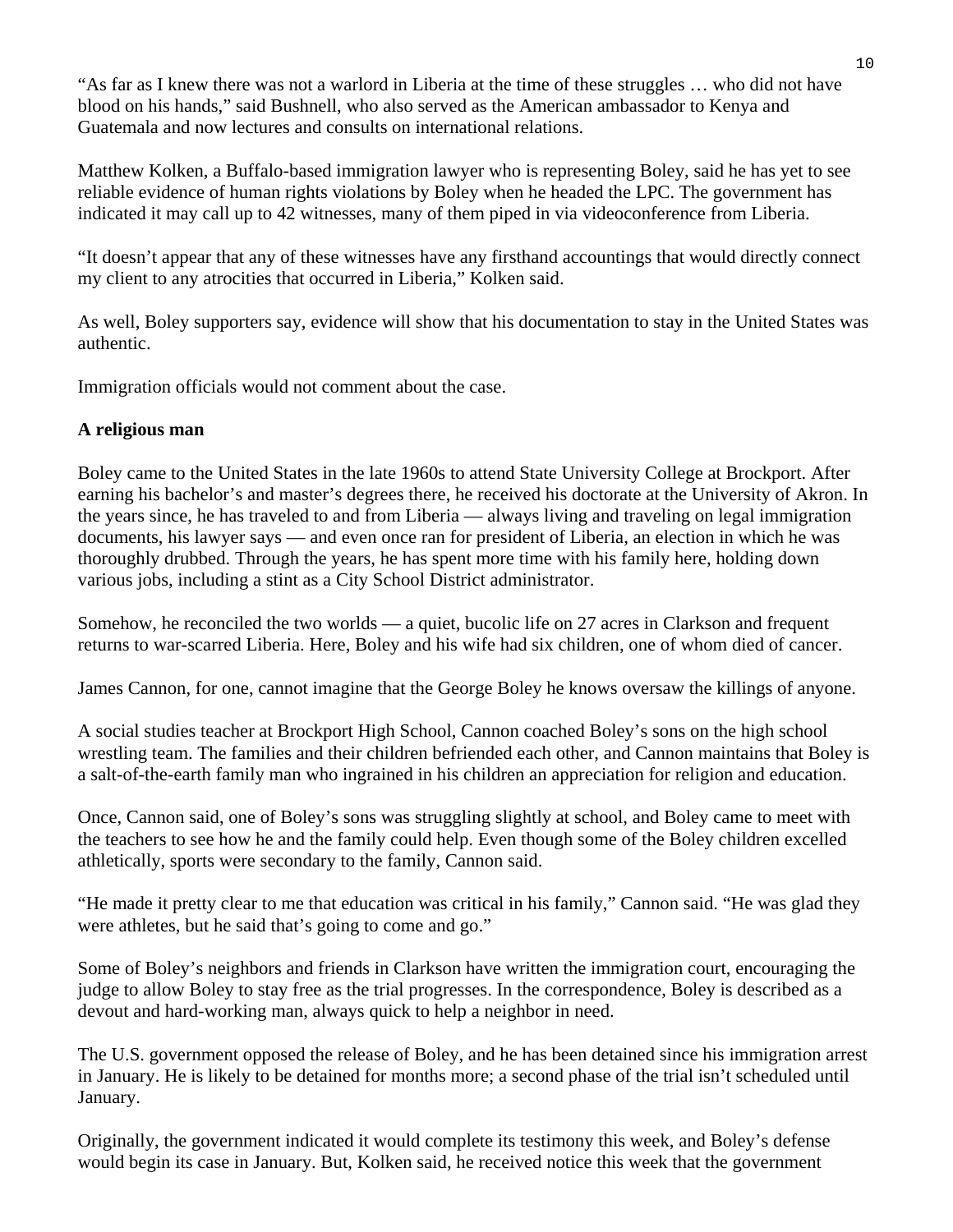expects it will need more time to finish the presentation of its case, meaning that the hopes of a resolution in January could be optimistic.

The government, Kolken said, is simply trying to exhaust Boley by stretching out the proceedings.

"They're extending his jail time," Kolken said.

The expected duration of the trial speaks to how uncommon the hearings will be  $-$  in essence, there will be a war crimes trial atmosphere in an immigration deportation case.

"It's extremely unusual for an immigration hearing to last more than a couple of hours," Kolken said.

The current case against Boley is likely the offspring of investigations by a war crimes unit within the federal Immigration and Customs Enforcement agency, said Dwyer. That unit is relatively new, he said.

"This unit sort of emerged and developed after ICE was created (in 2002)," Dwyer said. "I think this just fits within their mandate."

#### **A war without answers**

Even today, Boley's alleged role in the Liberian civil war is debated. Since his immigration arrest, Liberia-related blogs have warred over whether he is responsible for violence the LPC committed during the country's conflict.

"As a leader of his misnamed Liberian Peace Council (LPC), George Boley's ragtag military comprised of men, women and children maimed, raped and killed innocent men, women and children," Tewroh-Wehtoe Sungbeh, editor of the website theliberiandialogue.org, said in an e-mail response to questions from the *Democrat and Chronicle.* 

"His group burned down villages, destroyed sacred grounds, and killed individuals and an entire family in the name of liberation. Because he was a leader of this deadly group, and because he inspired and participated in the wanton killings of Liberians, George Saigbe Boley should be held responsible for the crimes he committed against humanity," wrote Sungbeh, who now lives in Atlanta.

Bernard Goah, who lives in Arizona and who blogs about Liberia at bernardgoah.blogspot.com, also contends that Boley should be accountable for LPC crimes. Goah lived in Liberia's capital during the civil war and says he saw awful violence committed by LPC fighters against civilians.

Goah was quoted in an Aug. 19 *Democrat and Chronicle* article about Boley; after it was published, Goah said, he received a telephone call from a Liberian friend in Maryland who, like himself and Boley, is a member of the country's Krahn ethnic group. The friend warned him that he should not testify against Boley — Goah is not among the witnesses — and said that the witness list for the trial was circulating among Boley-sympathetic Krahns.

"He said, 'I'm warning you. If you don't believe me, I'm sending you the list right now,'" Goah said.

Goah received the list and provided it to the *Democrat and Chronicle*, which confirmed its authenticity. The list has not been made public.

ICE authorities have been alerted to Goah's allegations but would not comment.

Goah recently blogged about the case against Boley, prompting a reply in his blog from a Boley ally.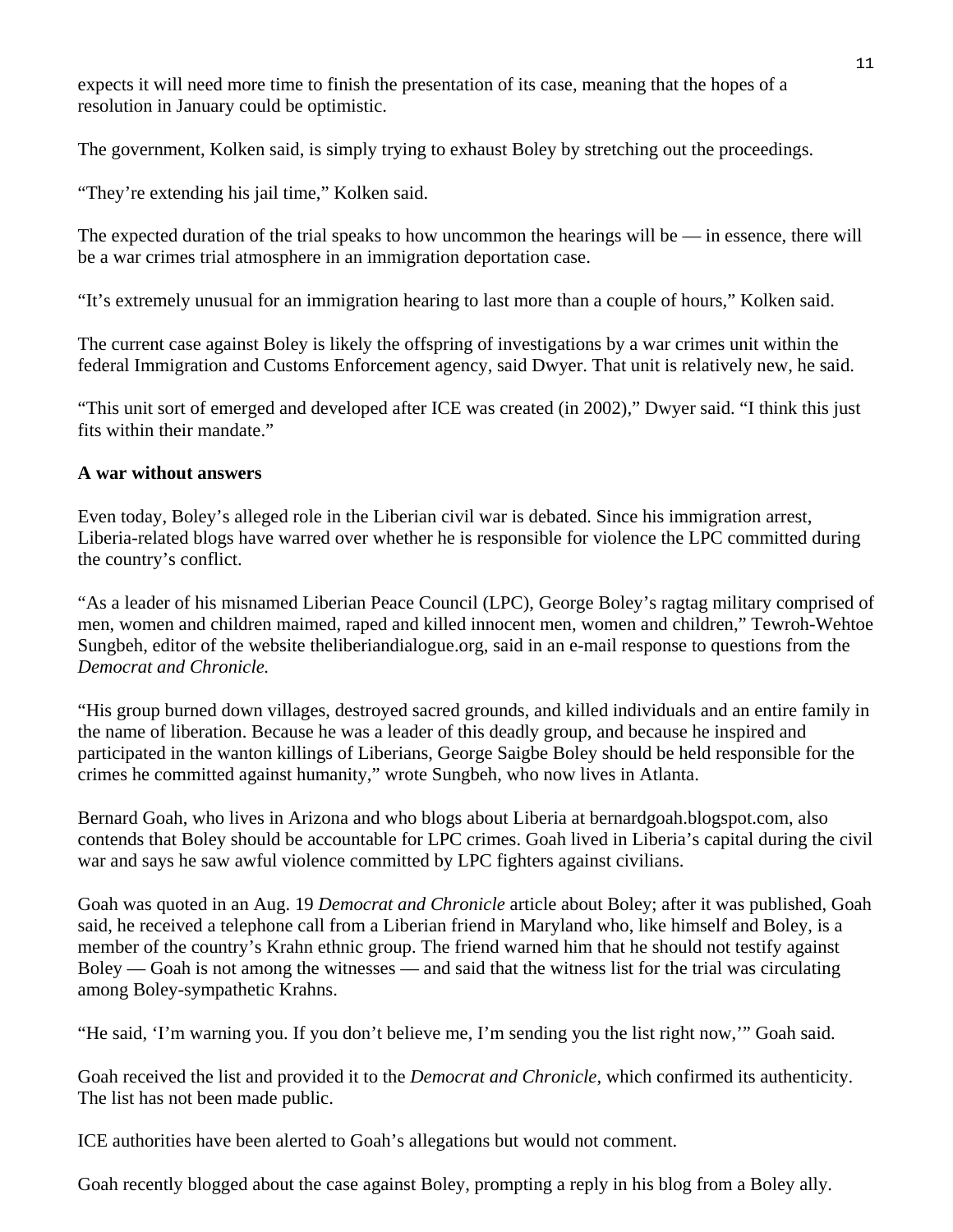"You hold that Dr. Boley is a rebel, a warlord who should and must be prosecuted for human rights violations in Liberia, while we believe and declare that Dr. Boley is not and has not been a rebel nor a human rights violator, but acted in consonance with law and international tradition as Leader of a Resistance Movement, in defense of our sovereign government and people," wrote Bai M. Gbala, a director of the Grand Gedeh County Council of Elders, a group of Liberians who live there and in the U.S.

Despite the differing views on Boley, there is no active plan to prosecute him in Liberia should he return there.

"The goal of the United States is to make him a free man by sending him back to Liberia where he is awaiting no criminal charges," Kolken said. "But his life is here."

Dwyer said he is not surprised that individuals suspected of atrocities in Liberia may now walk the streets there freely.

"They're coming from a society that was literally lawless for 10, 15 years," he said. "It's difficult to inculcate the sense of a culture of prosecution.

"There's a lot more forgiveness within that society. It's almost a practical nature, just because what happened in the war was so violent and so personal, yet it was neighbor against neighbor. Yet you still have to live with these people. I think a lot of people have willingly turned a blind eye just so they can move forward in life."

[GCRAIG@DemocratandChronicle.com](mailto:GCRAIG@DemocratandChronicle.com)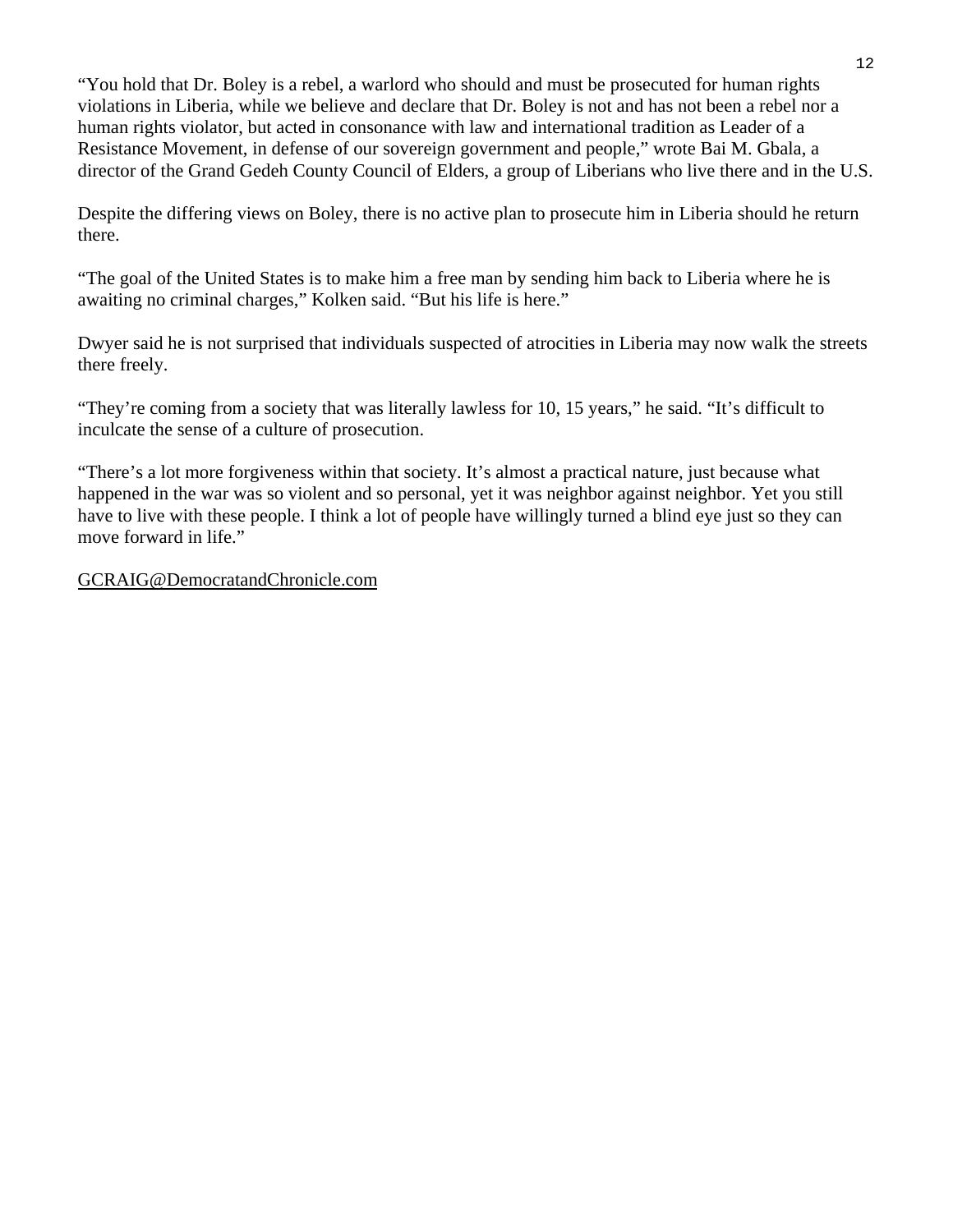Friday, 24 September 2010

#### **FORMER RWANDAN MINISTER APPEAL OVER FRENCH GOVERNMENT DISMISSED**

Arusha, September 24, 2010 (FH) - The Appeals Chamber of the International Criminal Tribunal for Rwanda (ICTR) has refused to order the Tribunal's President to report the French government to the Security Council for failure to cooperate having being requested to provide information, allegedly backing up defence of alibi of genocide-accused Callixte Nzabonimana.

The information needed for defence allegedly suggests that Nzabonimana, former Rwandan Youth Minister, was at the French Embassy in Kigali during genocide between April 7 and 12, 1994, a period which the prosecution claims that the defendant was busy organizing killings of Tutsis in his native commune of Nyabikenke (Central Rwanda).

In its decision posted in the ICTR website and made available to Hirondelle News Agency Friday, the Chamber dismissed the appeal by Nzabonimana, challenging the order of Trial Chamber III to rescind its decision dated March 4, 2010, for the President to act against French government for non-cooperation.

The Trial Chamber rescinded the decision after realizing that France fulfilled the requests made in various decisions when its embassy in Tanzania supplied to the ICTR Registry several documents, which were later served upon the prosecution and defence on March 16, 2010 and, therefore, complied with its obligations.

 "A trial Chamber is not precluded from reconsidering its decision to request the President to report the noncooperation of a state to the Security Council when a change in circumstances occurs, particularly where, as in this case, that change of circumstance was cooperation by the state concerned," the chamber said.

It ruled, therefore, that the Trial Chamber did not error in finding that it had the powers to reconsider its March 4, 2010 decision and that the delivery by France of the March 16, 2010 documents amounted to new circumstances.

The Appeals Chamber further refused to grant permission to Nzabonimana to appeal against the President's decision dated May 5, 2010. The president had dismissed as moot the defendant's motion for implementation of the March 4, 2010 decision.

"Accordingly, once a Trial Chamber has rescinded its request under Rule 7bis of the Rules, the President is no longer seized of the matter and his subsequent decision not to report the matter to the Security Council cannot be successfully challenged on appeal," it ruled.

In May 2010, Nzabonimana defence obtained from ICTR three diplomatic documents suggesting that the defendant sought refuge at the French Embassy in Kigali after President Juvénal Habyarimana's assassination on April 6, 1994 and requested the same to be accepted as exculpatory evidence.

Canadian defence co-counsel Philippe Larochelle had once blamed the French authorities for dragging their feet for more than a year and a half, preventing him from meeting with former employees at the French embassy in Kigali, namely security guards, who could be witnesses for the defence.

He asserted that their testimony would prove that Nzabonimana had no time to go to Nyabikenke and come back during his rare and short exits from the embassy between April 7 and 12, 1994.

The former minister is facing five charges of genocide, conspiracy to commit genocide, direct and public incitement to commit genocide, extermination and murder. The Prosecution presents him as the main instigator of the killings in his home prefecture of Gitarama.

Nzabonimana pleads not guilty. The trial is expecting to resume on October 11.

FK/NI/ER/GF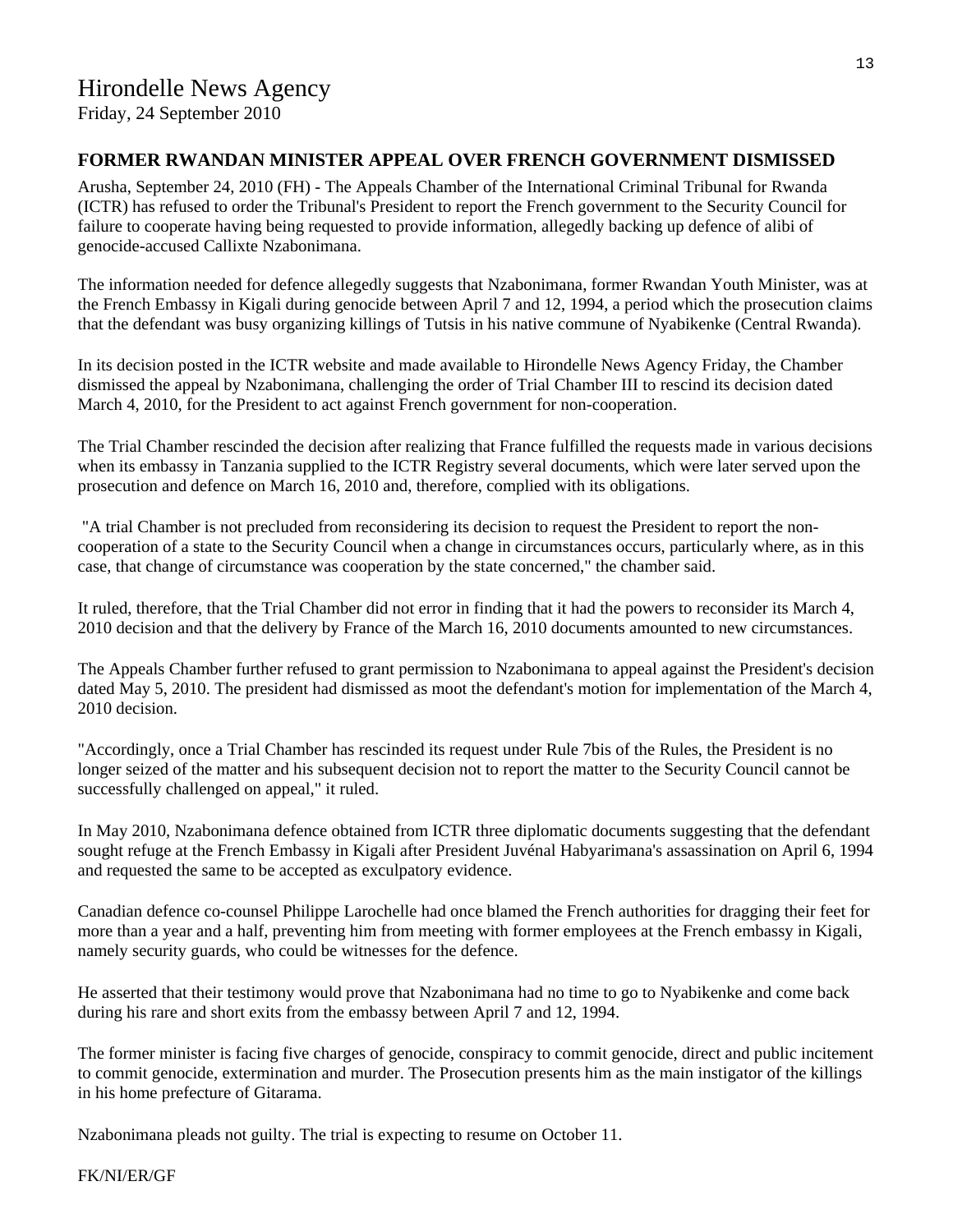#### **Croatian president speaks on war crimes**

Josipovic—one of the last heads of state to visit Columbia this month—began by saying that he was "proud that Croatia defended its independence," but acknowledged that he was "sorry for every lost life in the cruel war in the former Yugoslavia."

### By [Katie Bentivoglio](http://www.columbiaspectator.com/contributors/katie-bentivoglio)

Over a decade after the breakup of the former Yugoslavia, Croatian President Ivo Josipovic spoke in Low Library Friday about his country's dedication to prosecuting war crimes committed during the conflict.

Josipovic—one of the last heads of state to visit Columbia this month—began by saying that he was "proud that Croatia defended its independence," but acknowledged that he was "sorry for every lost life in the cruel war in the former Yugoslavia."

In a speech titled "Transitional Justice: Croatian and International Response to War Crimes," Josipovic addressed the legal and practical aspects of war-crime prosecution both in general and as applied specifically to Croatia.

"History is not a stone monument, equal for everyone. History is seen differently from different people, different nations. It's very important to move our vision of history towards reality," he said.

Josipovic added that he realizes that there can be a reluctance to admit that some of the atrocities were committed by Croatians."We defended our country and we liberated our country. But when we speak about war crimes, we are not always realistic."

He continued, "There were war crimes on all sides. Not always in equal numbers, but there were crimes on all sides."

Cooperation is needed, he said. "One of my main goals in foreign policy is to increase cooperation between countries in the region."

He also praised what he called a "culture of responsibility" among leaders of the region with respect to war-crime prosecution efforts, particularly in Serbia and Bosnia-Herzegovina.

Though Josipovic emphasized the importance of prosecution and fact-finding for reconciliation in Croatia, he also noted that such investigation also plays a role in Croatia's hopes to join the European Union.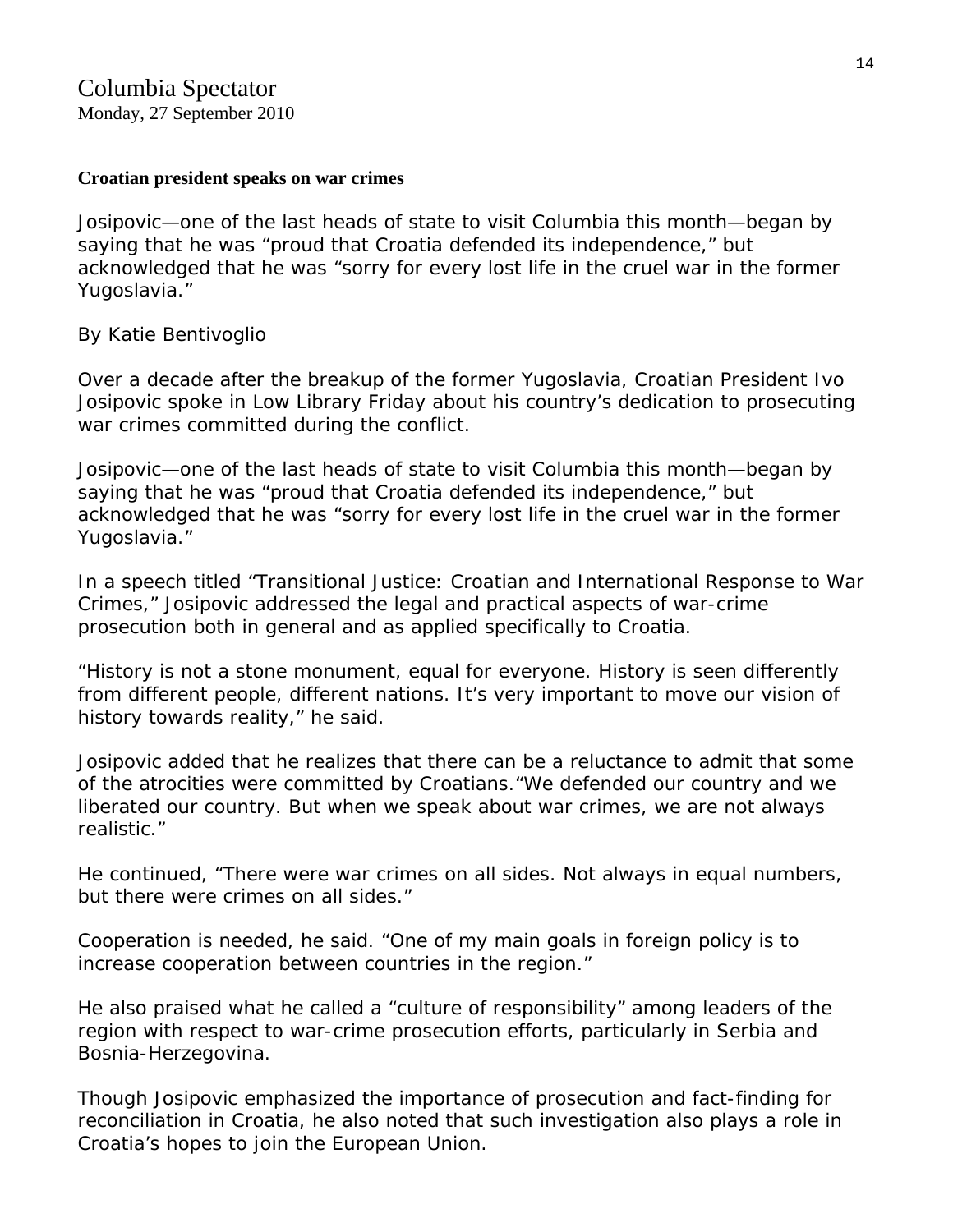Audience members questioned the president on issues ranging from the International Criminal Court to the challenges of governance over a former conflict zone.

When asked about the future of the ICC, Josipovic took a moment to appeal for international—and particularly American—support for the court.

"I consider it [the ICC] one of the most important projects in human history," he said.

He added, though, that he's disappointed that "America, Russia, China, India, and Indonesia—which means the majority of the world—is out of the project," especially since America has been considered a champion of democracy and human rights.

"If the tribunal is just for small or not-so-strong countries, then the project is not complete," he added.

Despite this, Josipovic said that he is proud of how far the Balkan region, as well as the greater international community, has come in the prosecution of war crimes.

In this regard, he expressed optimism about Croatia's future, saying that the "attitude towards war crimes in all the region is changed."

Another student asked Josipovic, as the president of a former conflict zone, about his opinion on the future of the Middle East. He responded, "Everything depends on you, on your goodwill, on your capacity to negotiate and to accept the other side as a partner. It's not always easy."

Roko Rumora, CC '14 and a Croatian student, said that he was impressed by the address.

"Of course, I have to be biased because I'm Croatian and I'm happy to see my own president," Rumora said, adding that he thought Josipovic's speech "showcased his competence in the field" and that Josipovic "was very mature, considering the tumultuous past of the country."

Rumora said he appreciated that the president looked forward in the speech. "[I] was really happy that he didn't focus that much on the past and instead more on the future."